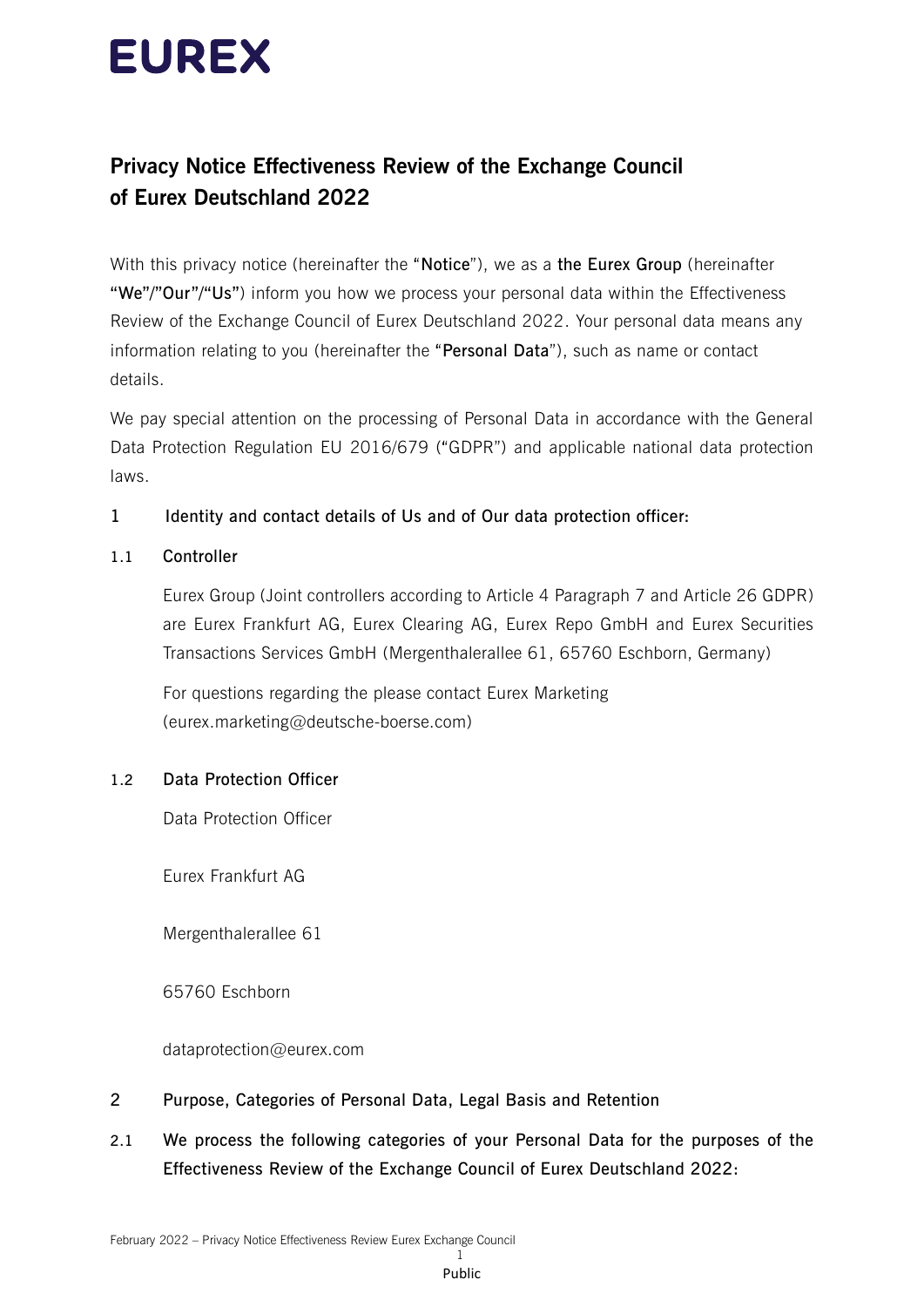# **EUREX**

# **Privacy Notice Effectiveness Review of the Exchange Council of Eurex Deutschland 2022**

We may process your survey data (name, surname, e-mail, company name and position) for survey set-up, invitation, and to conduct an aggregated results analysis. Within the aggregated results, we can make no inference between responses and individuals. Nevertheless, please ensure that you do not include anything in the openended comments in the questionnaire that identifies you or another person as an individual.

#### **Legal basis for Our processing of your Personal Data**

The legal basis is Art. 6 para. 1 lit. (f) of the GDPR, permitting the processing of Personal Data for the purposes of our legitimate interests in gaining information on the perception of the Exchange Council members on the work of the Council and possibilities to improve the effectiveness of the Exchange Council.

#### **2.2 Do you have to provide your Personal Data to Us?**

The participation in the Effectiveness Review 2022 is voluntary and all responses are kept strictly confidential.

## **2.3 Do We make automated decisions on you?**

We do not make any automated decisions solely on automatic processing, including profiling, which produces legal effects concerning you or similarly significantly affects you.

#### **2.4 Retention periods**

The period for which your Personal Data will be stored by the Data Processor for twelve months after conduction of the Effectiveness Review 2022.The individual results of the Effectiveness Review 2022 are solely available to Boards and Committees Eurex. The results of the review will be presented kept in pure anonymous form and do not contain personal data allowing interference to individuals.

## **3 Transfer of Personal Data to Third Parties**

Your personal data will be stored exclusively in Our database and on Our servers, or on those of Our commissioned data processing providers. Our commissioned data processing providers process personal data exclusively within the European Union or